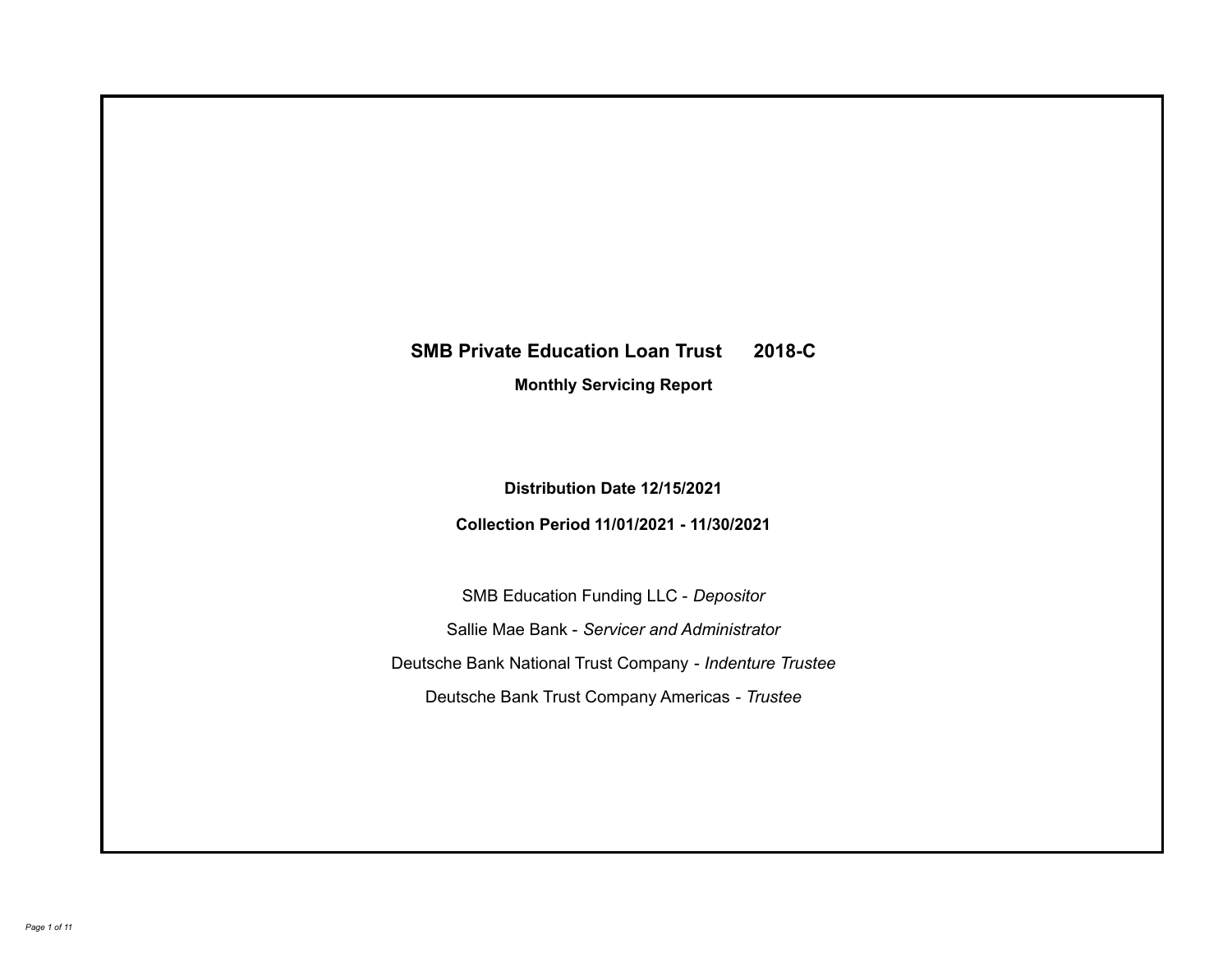A

| A            | <b>Student Loan Portfolio Characteristics</b>   |                   | <b>Settlement Date</b><br>09/19/2018 | 10/31/2021       | 11/30/2021       |
|--------------|-------------------------------------------------|-------------------|--------------------------------------|------------------|------------------|
|              | <b>Principal Balance</b>                        |                   | \$557,492,029.76                     | \$330,572,063.92 | \$326,904,776.19 |
|              | Interest to be Capitalized Balance              |                   | 38,025,828.51                        | 19,821,245.38    | 16,561,623.22    |
|              | Pool Balance                                    |                   | \$595,517,858.27                     | \$350,393,309.30 | \$343,466,399.41 |
|              |                                                 |                   |                                      |                  |                  |
|              | Weighted Average Coupon (WAC)                   |                   | 9.62%                                | 8.21%            | 8.21%            |
|              | Weighted Average Remaining Term                 |                   | 137.72                               | 129.33           | 129.11           |
|              | Number of Loans                                 |                   | 48,318                               | 29,516           | 28,956           |
|              | Number of Borrowers                             |                   | 46,914                               | 28,748           | 28,197           |
|              | Pool Factor                                     |                   |                                      | 0.588384218      | 0.576752476      |
|              | Since Issued Total Constant Prepayment Rate (1) |                   |                                      | 12.73%           | 12.78%           |
|              |                                                 |                   |                                      |                  |                  |
| B            | <b>Debt Securities</b>                          | <b>Cusip/Isin</b> | 11/15/2021                           |                  | 12/15/2021       |
|              | A <sub>2</sub> A                                | 78449QAB3         | \$149,211,318.19                     |                  | \$145,731,975.84 |
|              | A <sub>2</sub> B                                | 78449QAC1         | \$73,583,663.78                      |                  | \$71,867,823.72  |
|              | В                                               | 78449QAD9         | \$40,000,000.00                      |                  | \$40,000,000.00  |
|              |                                                 |                   |                                      |                  |                  |
| $\mathsf{C}$ | <b>Certificates</b>                             | <b>Cusip/Isin</b> | 11/15/2021                           |                  | 12/15/2021       |
|              | Residual                                        | 78449Q107         | \$100,000.00                         |                  | \$100,000.00     |
|              |                                                 |                   |                                      |                  |                  |
| D            | <b>Account Balances</b>                         |                   | 11/15/2021                           |                  | 12/15/2021       |
|              | Reserve Account Balance                         |                   | \$1,508,827.00                       |                  | \$1,508,827.00   |
|              |                                                 |                   |                                      |                  |                  |
| E            | <b>Asset / Liability</b>                        |                   | 11/15/2021                           |                  | 12/15/2021       |
|              | Overcollateralization Percentage                |                   | 25.00%                               |                  | 25.00%           |

Actual Overcollateralization Amount \$87,598,327.33 Specified Overcollateralization Amount

(1) For additional information, see 'Since Issued CPR Methodology' found in section VIII of this report .

\$85,866,599.85 \$85,866,599.85

\$87,598,327.33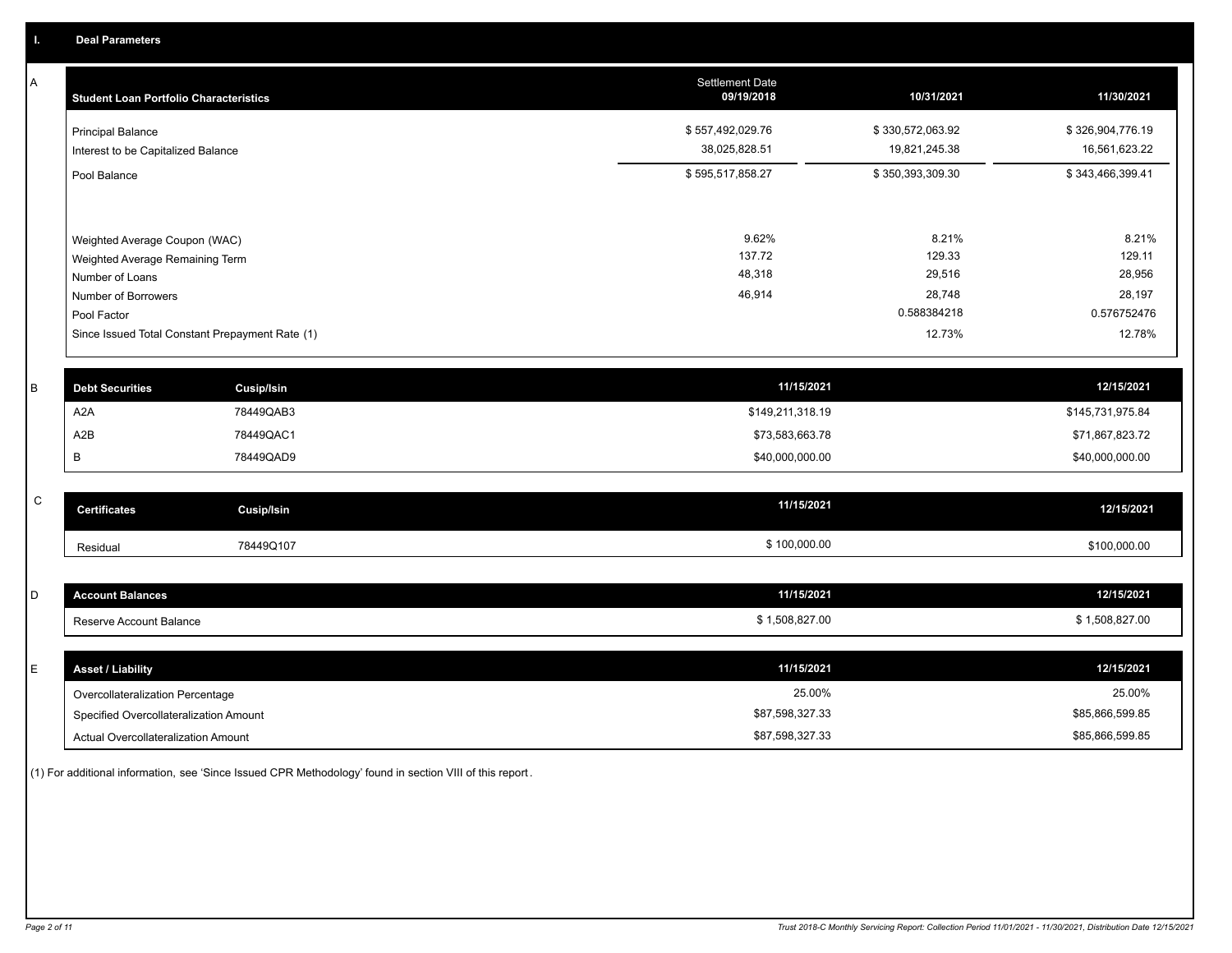# **II. 2018-C Trust Activity 11/01/2021 through 11/30/2021**

# **Total Principal Receipts \$ 6,671,443.42**  Other Principal Deposits 76,740.35 Servicer Principal Reimbursement 0.00 Seller Principal Reimbursement 0.00 Borrower Principal 6,594,703.07 A **Student Loan Principal Receipts**

### B **Student Loan Interest Receipts**

| <b>Total Interest Receipts</b>  | \$1,884,425.35 |
|---------------------------------|----------------|
| Other Interest Deposits         | 2,154.78       |
| Servicer Interest Reimbursement | 0.00           |
| Seller Interest Reimbursement   | 0.00           |
| Borrower Interest               | 1,882,270.57   |

| C       | <b>Recoveries on Realized Losses</b>                             | \$58,294.68    |
|---------|------------------------------------------------------------------|----------------|
| D       | <b>Investment Income</b>                                         | \$194.13       |
| Е.      | <b>Funds Borrowed from Next Collection Period</b>                | \$0.00         |
| F.      | Funds Repaid from Prior Collection Period                        | \$0.00         |
| G       | Loan Sale or Purchase Proceeds                                   | \$0.00         |
| H       | Initial Deposits to Distribution Account                         | \$0.00         |
|         | <b>Excess Transferred from Other Accounts</b>                    | \$0.00         |
| J       | <b>Borrower Benefit Reimbursements</b>                           | \$0.00         |
| K       | <b>Other Deposits</b>                                            | \$0.00         |
|         | <b>Other Fees Collected</b>                                      | \$0.00         |
| М       | <b>AVAILABLE FUNDS</b>                                           | \$8,614,357.58 |
| N       | Non-Cash Principal Activity During Collection Period             | \$3,004,155.69 |
| $\circ$ | Aggregate Purchased Amounts by the Depositor, Servicer or Seller | \$78,895.13    |
| P       | Aggregate Loan Substitutions                                     | \$0.00         |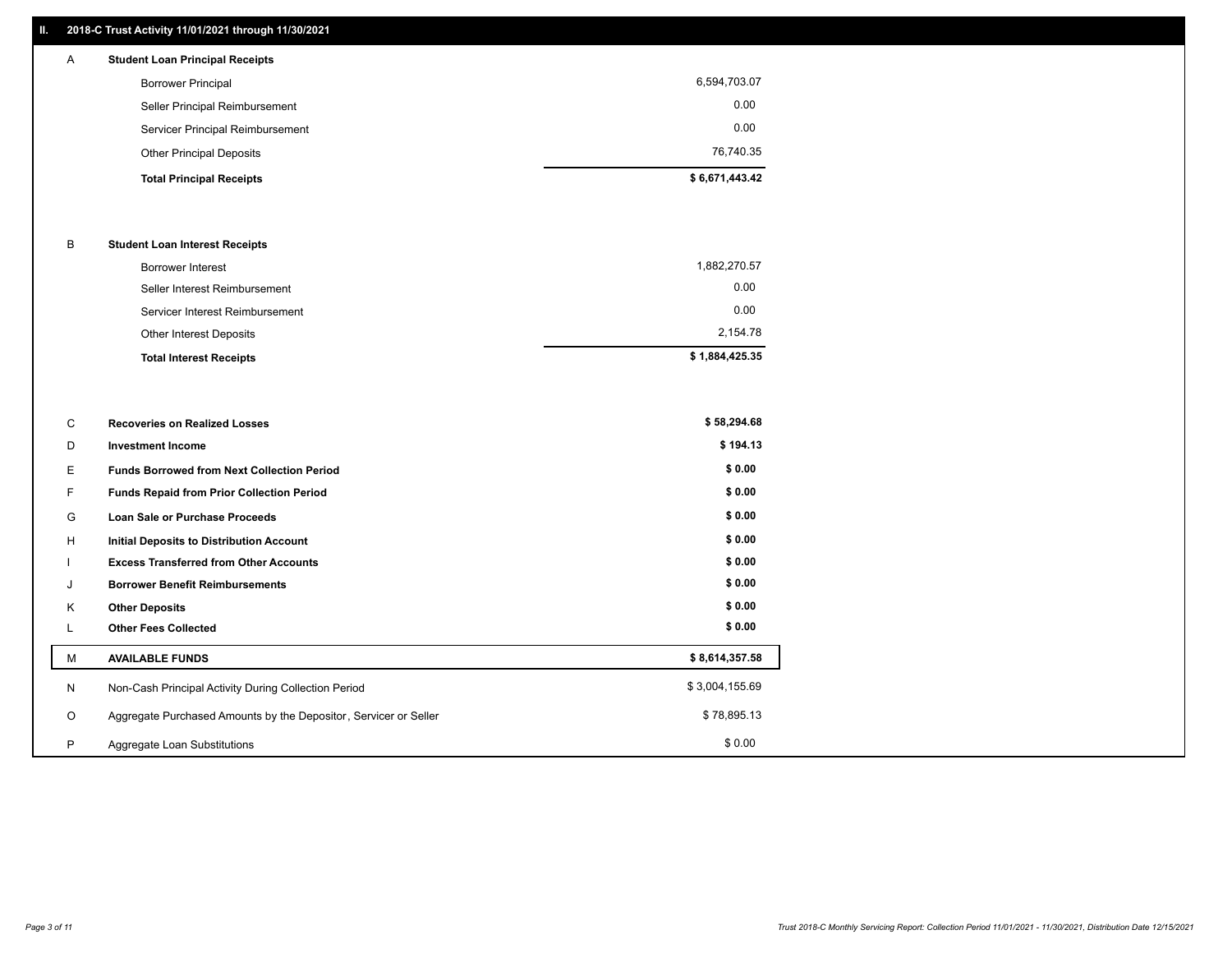|                   |                       |                          | <b>Loans by Repayment Status</b> |                                                           |                |                            |                          |         |                                                           |                |                            |
|-------------------|-----------------------|--------------------------|----------------------------------|-----------------------------------------------------------|----------------|----------------------------|--------------------------|---------|-----------------------------------------------------------|----------------|----------------------------|
|                   |                       |                          | 11/30/2021                       |                                                           |                |                            | 10/31/2021               |         |                                                           |                |                            |
|                   |                       | <b>Wtd Avg</b><br>Coupon | # Loans                          | Principal and<br><b>Interest Accrued</b><br>to Capitalize | % of Principal | % of Loans in<br>Repay (1) | <b>Wtd Avg</b><br>Coupon | # Loans | Principal and<br><b>Interest Accrued</b><br>to Capitalize | % of Principal | % of Loans in<br>Repay (1) |
| INTERIM:          | IN SCHOOL             | 9.39%                    | 1,319                            | \$20,990,103.54                                           | 6.111%         | $-$ %                      | 9.39%                    | 1,326   | \$20,887,743.68                                           | 5.961%         | $-$ %                      |
|                   | GRACE                 | 9.42%                    | 518                              | \$8,358,623.00                                            | 2.434%         | $-$ %                      | 9.53%                    | 1,019   | \$16,917,832.92                                           | 4.828%         | $-$ %                      |
|                   | <b>DEFERMENT</b>      | 8.86%                    | 1,979                            | \$28,011,007.06                                           | 8.155%         | $-$ %                      | 8.85%                    | 2,010   | \$28,127,075.76                                           | 8.027%         | $-$ %                      |
| <b>REPAYMENT:</b> | <b>CURRENT</b>        | 8.01%                    | 24,047                           | \$270,201,080.33                                          | 78.669%        | 94.441%                    | 7.97%                    | 24,064  | \$268,942,356.76                                          | 76.754%        | 94.545%                    |
|                   | 30-59 DAYS DELINQUENT | 8.71%                    | 378                              | \$5,356,934.31                                            | 1.560%         | 1.872%                     | 8.49%                    | 342     | \$4,638,133.50                                            | 1.324%         | 1.631%                     |
|                   | 60-89 DAYS DELINQUENT | 8.30%                    | 187                              | \$2,788,379.93                                            | 0.812%         | 0.975%                     | 8.56%                    | 160     | \$2,511,004.23                                            | 0.717%         | 0.883%                     |
|                   | 90+ DAYS DELINQUENT   | 8.17%                    | 100                              | \$1,534,964.95                                            | 0.447%         | 0.537%                     | 8.24%                    | 121     | \$1,733,472.42                                            | 0.495%         | 0.609%                     |
|                   | <b>FORBEARANCE</b>    | 7.92%                    | 428                              | \$6,225,306.29                                            | 1.812%         | 2.176%                     | 7.77%                    | 474     | \$6,635,690.03                                            | 1.894%         | 2.333%                     |
| <b>TOTAL</b>      |                       |                          | 28,956                           | \$343,466,399.41                                          | 100.00%        | 100.00%                    |                          | 29,516  | \$350,393,309.30                                          | 100.00%        | 100.00%                    |

Percentages may not total 100% due to rounding \*

1 Loans classified in "Repayment" include any loan for which interim interest only, \$25 fixed payments or full principal and interest payments are due.

| <b>Loans by Borrower Status</b> |                                                                                                                              |                          |            |                                                           |                |                                |                          |         |                                                                  |                |                                |
|---------------------------------|------------------------------------------------------------------------------------------------------------------------------|--------------------------|------------|-----------------------------------------------------------|----------------|--------------------------------|--------------------------|---------|------------------------------------------------------------------|----------------|--------------------------------|
|                                 |                                                                                                                              |                          | 11/30/2021 |                                                           |                | 10/31/2021                     |                          |         |                                                                  |                |                                |
|                                 |                                                                                                                              | <b>Wtd Avg</b><br>Coupon | # Loans    | Principal and<br><b>Interest Accrued</b><br>to Capitalize | % of Principal | % of Loans in<br>P&I Repay (2) | <b>Wtd Avg</b><br>Coupon | # Loans | <b>Principal and</b><br><b>Interest Accrued</b><br>to Capitalize | % of Principal | % of Loans in<br>P&I Repay (2) |
| <b>INTERIM:</b>                 | IN SCHOOL                                                                                                                    | 8.97%                    | 2,461      | \$38,342,124.31                                           | 11.163%        | $-$ %                          | 8.96%                    | 2,473   | \$38,366,126.71                                                  | 10.949%        | $-$ %                          |
|                                 | <b>GRACE</b>                                                                                                                 | 8.89%                    | 1,000      | \$15,856,230.69                                           | 4.617%         | $-$ %                          | 8.98%                    | 2,033   | \$32,328,653.31                                                  | 9.226%         | $-$ %                          |
|                                 | <b>DEFERMENT</b>                                                                                                             | 8.51%                    | 3,629      | \$48,195,745.43                                           | 14.032%        | $-$ %                          | 8.49%                    | 3,654   | \$48,016,598.52                                                  | 13.704%        | $-$ %                          |
| P&I REPAYMENT:                  | <b>CURRENT</b>                                                                                                               | 7.96%                    | 20,808     | \$225,743,881.09                                          | 65.725%        | 93.642%                        | 7.90%                    | 20,288  | \$216,638,506.44                                                 | 61.827%        | 93.507%                        |
|                                 | 30-59 DAYS DELINQUENT                                                                                                        | 8.72%                    | 355        | \$4,972,607.03                                            | 1.448%         | 2.063%                         | 8.45%                    | 323     | \$4,297,128.58                                                   | 1.226%         | 1.855%                         |
|                                 | 60-89 DAYS DELINQUENT                                                                                                        | 8.32%                    | 183        | \$2,705,955.01                                            | 0.788%         | 1.122%                         | 8.57%                    | 156     | \$2,464,918.00                                                   | 0.703%         | 1.064%                         |
|                                 | 90+ DAYS DELINQUENT                                                                                                          | 8.10%                    | 92         | \$1,424,549.56                                            | 0.415%         | 0.591%                         | 8.21%                    | 115     | \$1,645,687.71                                                   | 0.470%         | 0.710%                         |
|                                 | FORBEARANCE                                                                                                                  | 7.92%                    | 428        | \$6,225,306.29                                            | 1.812%         | 2.582%                         | 7.77%                    | 474     | \$6,635,690.03                                                   | 1.894%         | 2.864%                         |
| <b>TOTAL</b>                    | Percentages may not total 100% due to rounding                                                                               |                          | 28,956     | \$343,466,399.41                                          | 100.00%        | 100.00%                        |                          | 29,516  | \$350,393,309.30                                                 | 100.00%        | 100.00%                        |
|                                 | 2 Loans classified in "P&I Repayment" includes only those loans for which scheduled principal and interest payments are due. |                          |            |                                                           |                |                                |                          |         |                                                                  |                |                                |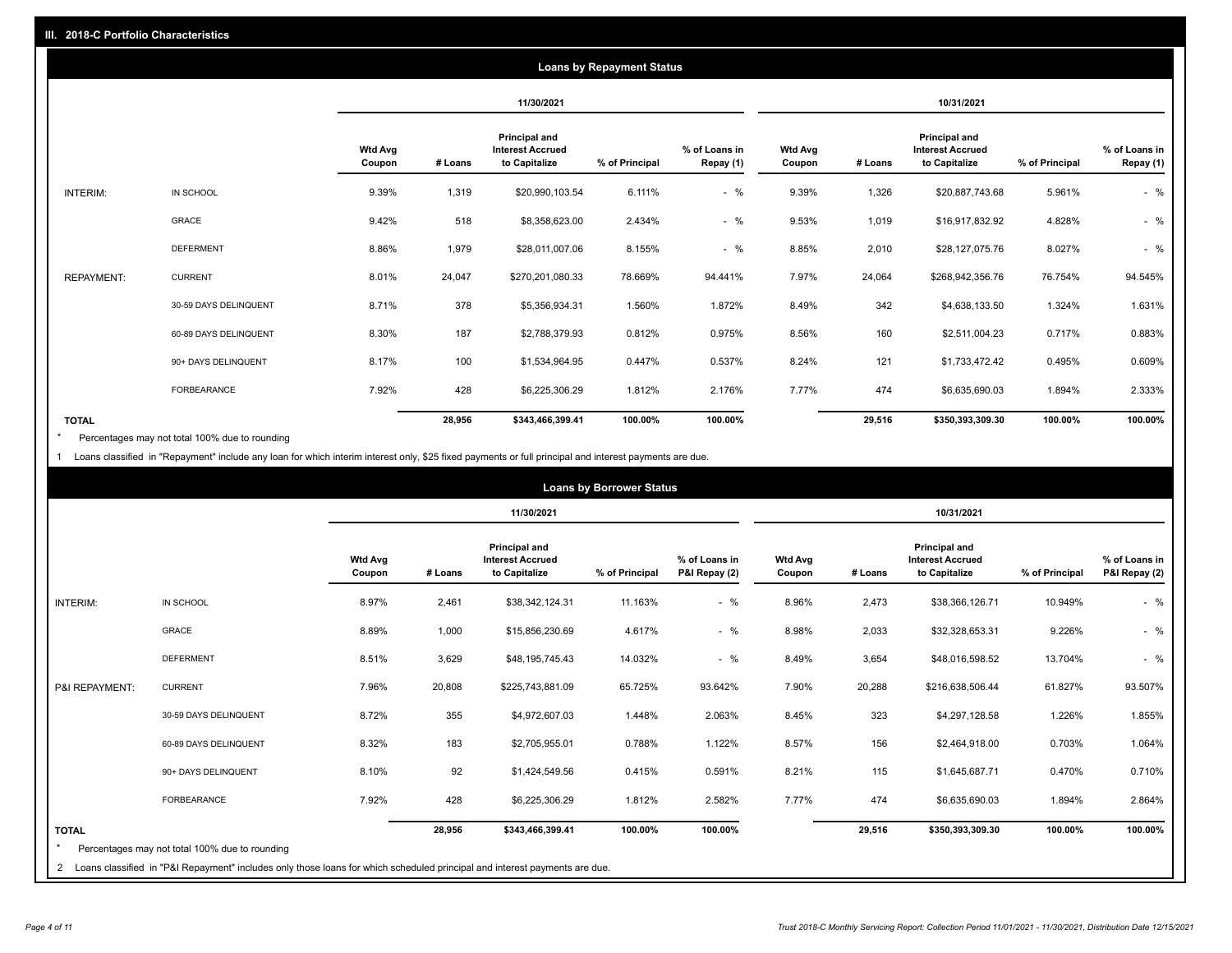|                                                                                                  | 11/30/2021       | 10/31/2021       |
|--------------------------------------------------------------------------------------------------|------------------|------------------|
| Pool Balance                                                                                     | \$343,466,399.41 | \$350,393,309.30 |
| Total # Loans                                                                                    | 28,956           | 29,516           |
| Total # Borrowers                                                                                | 28,197           | 28,748           |
| Weighted Average Coupon                                                                          | 8.21%            | 8.21%            |
| Weighted Average Remaining Term                                                                  | 129.11           | 129.33           |
| Percent of Pool - Cosigned                                                                       | 93.3%            | 93.3%            |
| Percent of Pool - Non Cosigned                                                                   | 6.7%             | 6.7%             |
| Borrower Interest Accrued for Period                                                             | \$2,192,449.05   | \$2,303,229.60   |
| Outstanding Borrower Interest Accrued                                                            | \$19,485,497.61  | \$22,816,292.39  |
| Gross Principal Realized Loss - Periodic *                                                       | \$583,182.05     | \$596,353.34     |
| Gross Principal Realized Loss - Cumulative *                                                     | \$15,408,491.30  | \$14,825,309.25  |
| Recoveries on Realized Losses - Periodic                                                         | \$58,294.68      | \$56,328.82      |
| Recoveries on Realized Losses - Cumulative                                                       | \$1,683,315.82   | \$1,625,021.14   |
| Net Losses - Periodic                                                                            | \$524,887.37     | \$540,024.52     |
| Net Losses - Cumulative                                                                          | \$13,725,175.48  | \$13,200,288.11  |
| Non-Cash Principal Activity - Capitalized Interest                                               | \$3,588,580.18   | \$1,388,193.83   |
| Since Issued Total Constant Prepayment Rate (CPR) (1)                                            | 12.78%           | 12.73%           |
| <b>Loan Substitutions</b>                                                                        | \$0.00           | \$0.00           |
| <b>Cumulative Loan Substitutions</b>                                                             | \$0.00           | \$0.00           |
| <b>Unpaid Servicing Fees</b>                                                                     | \$0.00           | \$0.00           |
| <b>Unpaid Administration Fees</b>                                                                | \$0.00           | \$0.00           |
| <b>Unpaid Carryover Servicing Fees</b>                                                           | \$0.00           | \$0.00           |
| Note Interest Shortfall                                                                          | \$0.00           | \$0.00           |
| Loans in Modification                                                                            | \$18,993,961.69  | \$19,305,210.52  |
| % of Loans in Modification as a % of Loans in Repayment (P&I)                                    | 8.09%            | 8.58%            |
| % Annualized Gross Principal Realized Loss - Periodic as a %<br>of Loans in Repayment (P&I) * 12 | 2.98%            | 3.18%            |
| % Gross Principal Realized Loss - Cumulative as a % of                                           |                  |                  |
| <b>Original Pool Balance</b>                                                                     | 2.59%            | 2.49%            |

\* In accordance with the Servicer's current policies and procedures, after September 1, 2017 loans subject to bankruptcy claims generally will not be reported as a charged- off unless and until they are delinquent for 120

(1) For additional information, see 'Since Issued CPR Methodology' found in section VIII of this report .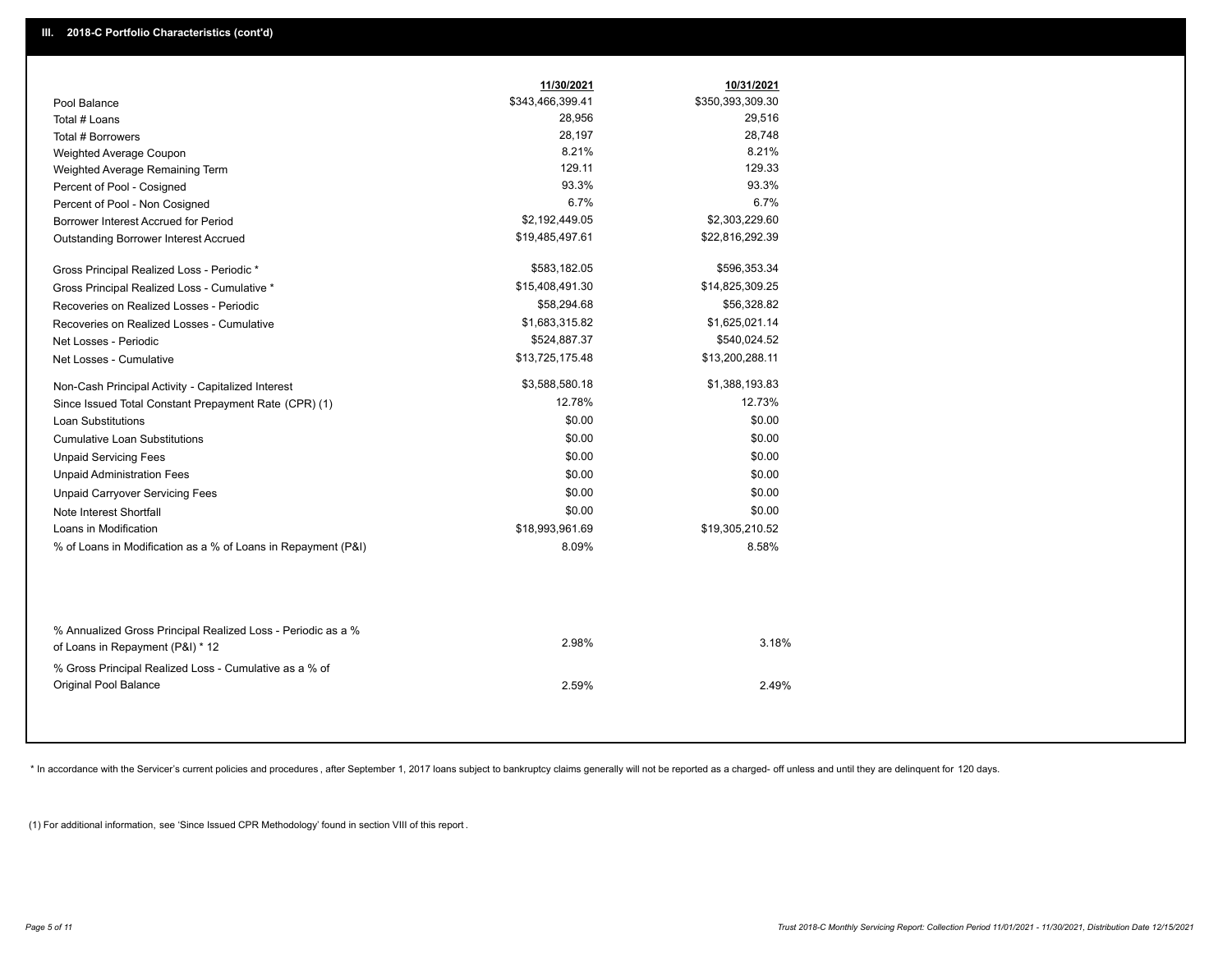#### **Loan Program**  A

|                                    | Weighted<br>Average | # LOANS | <b>\$ AMOUNT</b> | $%$ *    |
|------------------------------------|---------------------|---------|------------------|----------|
| - Smart Option Interest-Only Loans | 7.12%               | 6,530   | \$54,736,294.54  | 15.936%  |
| - Smart Option Fixed Pay Loans     | 8.21%               | 7,165   | \$102,063,948.56 | 29.716%  |
| - Smart Option Deferred Loans      | 8.53%               | 15.261  | \$186,666,156.31 | 54.348%  |
| - Other Loan Programs              | $0.00\%$            | O       | \$0.00           | 0.000%   |
| Total                              | 8.21%               | 28,956  | \$343,466,399.41 | 100.000% |

\* Percentages may not total 100% due to rounding

B

C

**Index Type**

|                       | Weighted<br>Average | # LOANS | <b>\$ AMOUNT</b> | $%$ *     |
|-----------------------|---------------------|---------|------------------|-----------|
| - Fixed Rate Loans    | 9.10%               | 9,153   | \$118,418,063.14 | 34.477%   |
| - LIBOR Indexed Loans | 7.74%               | 19,803  | \$225,048,336.27 | 65.523%   |
| - Other Index Rates   | $0.00\%$            | 0       | \$0.00           | $0.000\%$ |
| <b>Total</b>          | 8.21%               | 28,956  | \$343,466,399.41 | 100.000%  |

\* Percentages may not total 100% due to rounding

# **Weighted Average Recent FICO**

| (2)<br>Wtd Avg Recent FICO Band | # LOANS  | <b>S AMOUNT</b>  | $\frac{9}{6}$ * |
|---------------------------------|----------|------------------|-----------------|
| $0 - 639$                       | 1,706    | \$20,290,688.60  | 5.908%          |
| 640 - 669                       | 1,630    | \$19,189,506.34  | 5.587%          |
| 670 - 699                       | 2,926    | \$35,696,040.23  | 10.393%         |
| 700 - 739                       | 6,106    | \$76,136,874.98  | 22.167%         |
| $740 +$                         | 16,588   | \$192,153,289.26 | 55.945%         |
| $N/A$ <sub>(1)</sub>            | $\Omega$ | \$0.00           | $0.000\%$       |
| <b>Total</b>                    | 28,956   | \$343,466,399.41 | 100.000%        |
|                                 |          |                  |                 |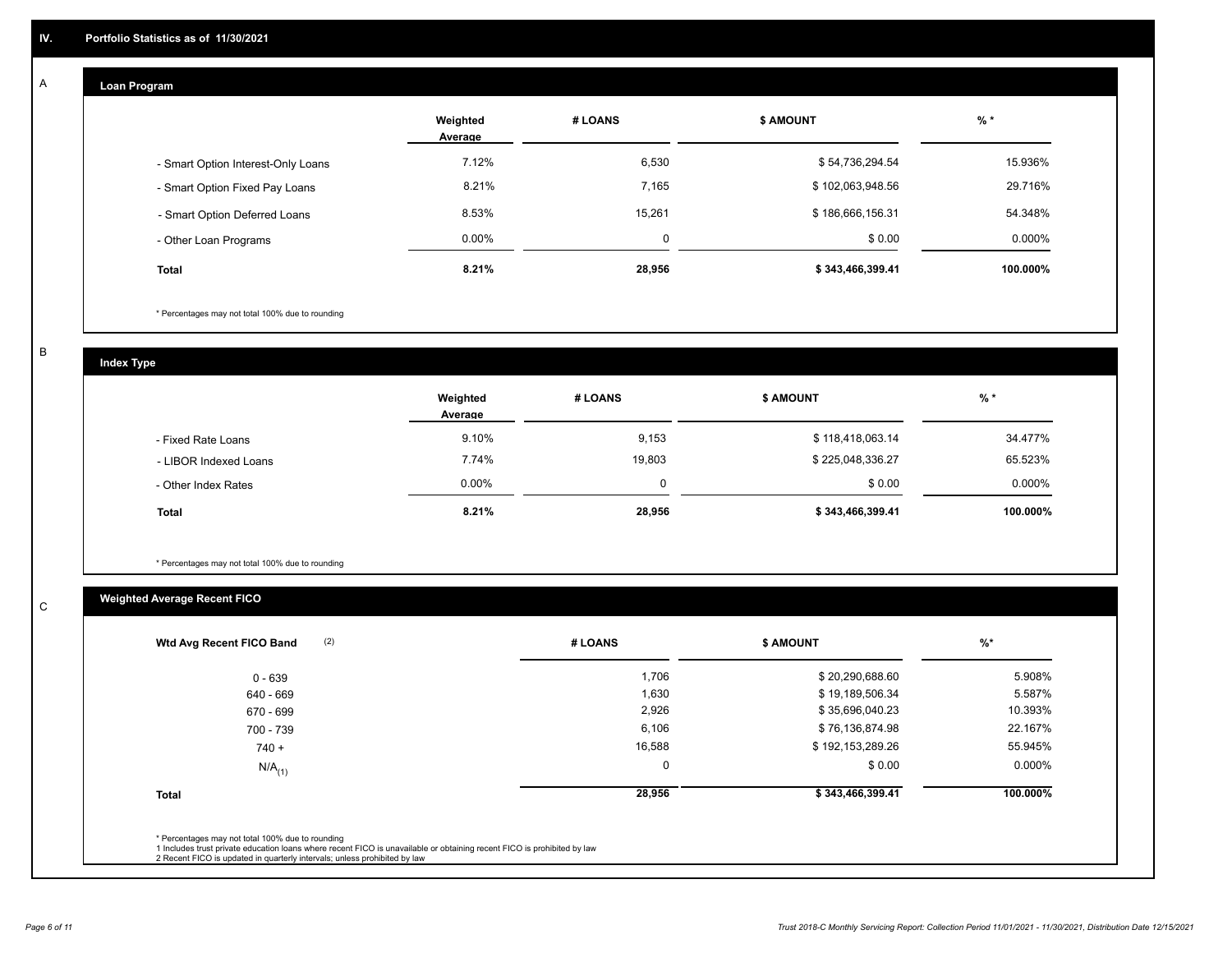| V. |       | 2018-C Reserve Account and Principal Distribution Calculations                  |                  |  |
|----|-------|---------------------------------------------------------------------------------|------------------|--|
| А. |       | <b>Reserve Account</b>                                                          |                  |  |
|    |       | Specified Reserve Account Balance                                               | \$1,508,827.00   |  |
|    |       | <b>Actual Reserve Account Balance</b>                                           | \$1,508,827.00   |  |
| В. |       | <b>Principal Distribution Amount</b>                                            |                  |  |
|    | i.    | Class A Notes Outstanding                                                       | \$222,794,981.97 |  |
|    | ii.   | Pool Balance                                                                    | \$343,466,399.41 |  |
|    | iii.  | First Priority Principal Distribution Amount (i - ii)                           | \$0.00           |  |
|    | iv.   | Class A and B Notes Outstanding                                                 | \$262,794,981.97 |  |
|    | v.    | First Priority Principal Distribution Amount                                    | \$0.00           |  |
|    | vi.   | Pool Balance                                                                    | \$343,466,399.41 |  |
|    | vii.  | Specified Overcollateralization Amount                                          | \$85,866,599.85  |  |
|    | viii. | Regular Principal Distribution Amount (if (iv > 0, (iv - v) - (vi - vii))       | \$5,195,182.41   |  |
|    | ix.   | Pool Balance                                                                    | \$343,466,399.41 |  |
|    | х.    | 10% of Initial Pool Balance                                                     | \$59,551,785.83  |  |
|    | xi.   | First Priority Principal Distribution Amount                                    | \$0.00           |  |
|    | xii.  | Regular Principal Distribution Amount                                           | \$5,195,182.41   |  |
|    | xiii. | Available Funds (after payment of waterfall items A through I)                  | \$2,554,300.65   |  |
|    | xiv.  | Additional Principal Distribution Amount (if(vi <= x,min(xiii, vi - xi - xii))) | \$0.00           |  |
|    |       |                                                                                 |                  |  |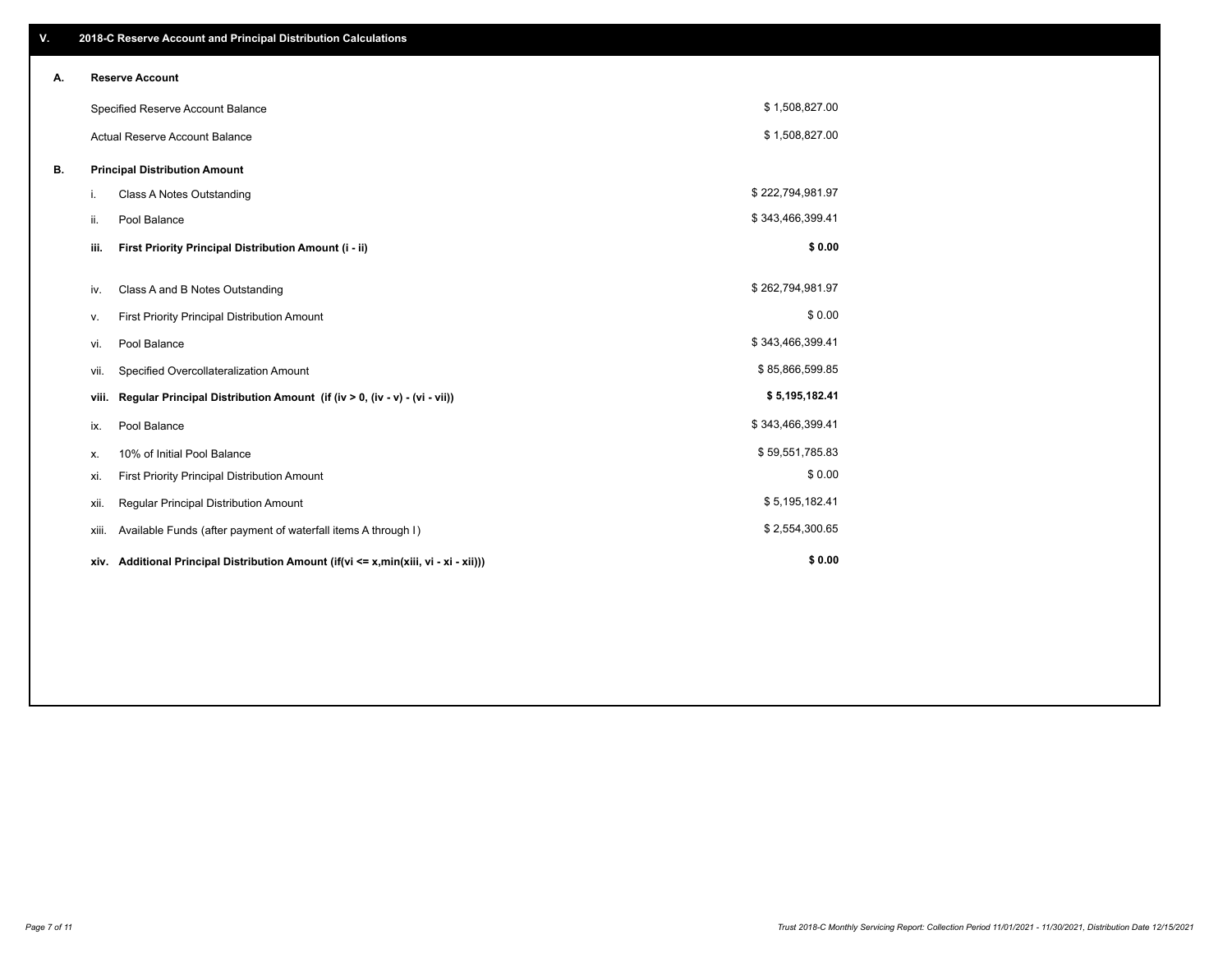|    |                                                         | Paid           | <b>Funds Balance</b> |
|----|---------------------------------------------------------|----------------|----------------------|
|    | <b>Total Available Funds</b>                            |                | \$8,614,357.58       |
| A  | <b>Trustee Fees</b>                                     | \$0.00         | \$8,614,357.58       |
| В  | <b>Servicing Fees</b>                                   | \$220,381.38   | \$8,393,976.20       |
| C  | i. Administration Fees                                  | \$8,333.00     | \$8,385,643.20       |
|    | ii. Unreimbursed Administrator Advances plus any Unpaid | \$0.00         | \$8,385,643.20       |
| D  | Class A Noteholders Interest Distribution Amount        | \$502,826.81   | \$7,882,816.39       |
| Е  | First Priority Principal Payment                        | \$0.00         | \$7,882,816.39       |
| F. | Class B Noteholders Interest Distribution Amount        | \$133,333.33   | \$7,749,483.06       |
| G  | <b>Reinstatement Reserve Account</b>                    | \$0.00         | \$7,749,483.06       |
| H  | Regular Principal Distribution                          | \$5,195,182.41 | \$2,554,300.65       |
|    | <b>Carryover Servicing Fees</b>                         | \$0.00         | \$2,554,300.65       |
| J  | Additional Principal Distribution Amount                | \$0.00         | \$2,554,300.65       |
| Κ  | Unpaid Expenses of Trustee                              | \$0.00         | \$2,554,300.65       |
| L. | Unpaid Expenses of Administrator                        | \$0.00         | \$2,554,300.65       |
| М  | Remaining Funds to the Residual Certificateholders      | \$2,554,300.65 | \$0.00               |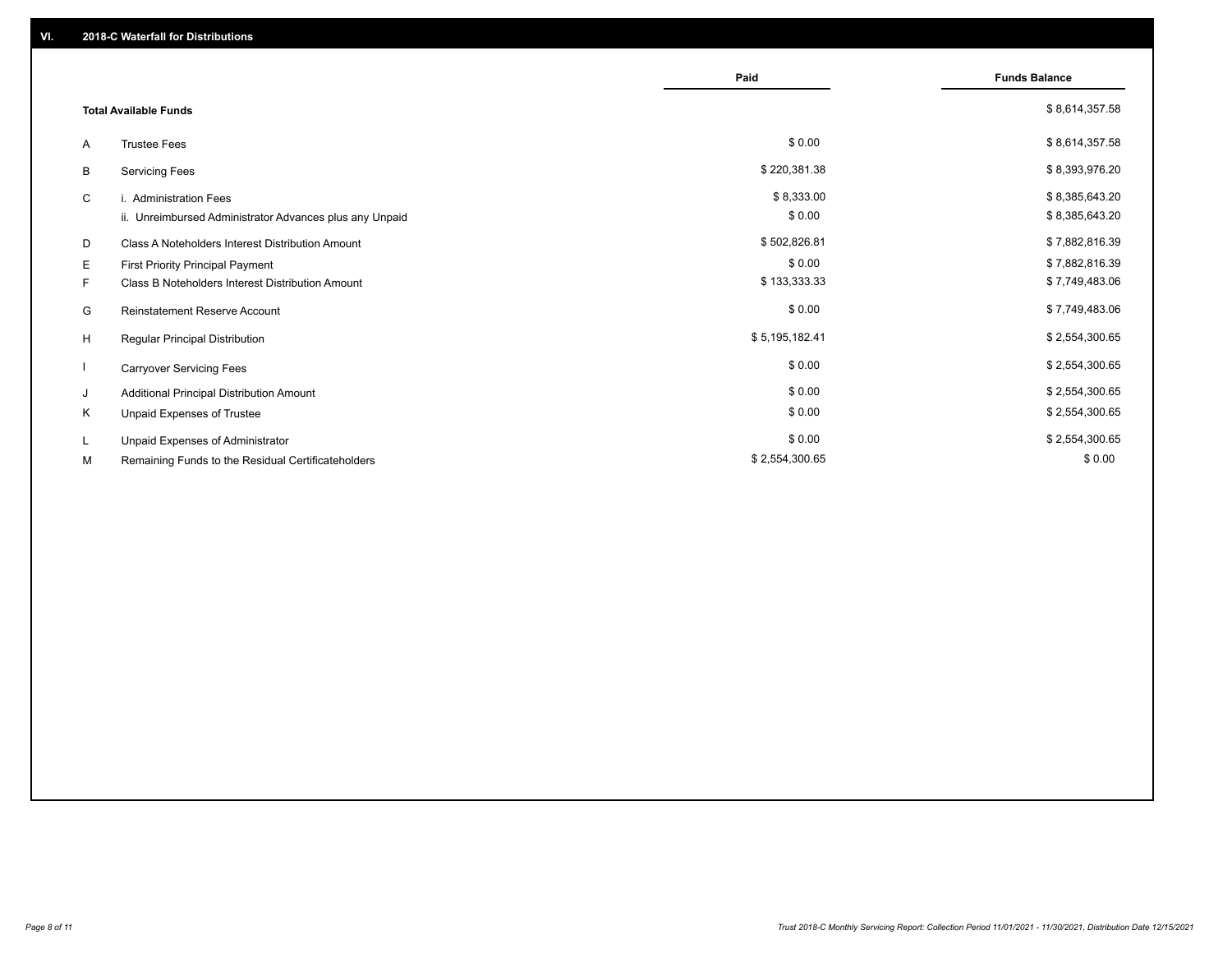| <b>Distribution Amounts</b>                                |                         |                         |                         |
|------------------------------------------------------------|-------------------------|-------------------------|-------------------------|
|                                                            | A <sub>2</sub> A        | A <sub>2</sub> B        | в                       |
| Cusip/Isin                                                 | 78449QAB3               | 78449QAC1               | 78449QAD9               |
| <b>Beginning Balance</b>                                   | \$149,211,318.19        | \$73,583,663.78         | \$40,000,000.00         |
| Index                                                      | <b>FIXED</b>            | <b>LIBOR</b>            | <b>FIXED</b>            |
| Spread/Fixed Rate                                          | 3.63%                   | 0.75%                   | 4.00%                   |
| Record Date (Days Prior to Distribution)                   | 1 NEW YORK BUSINESS DAY | 1 NEW YORK BUSINESS DAY | 1 NEW YORK BUSINESS DAY |
| Accrual Period Begin                                       | 11/15/2021              | 11/15/2021              | 11/15/2021              |
| <b>Accrual Period End</b>                                  | 12/15/2021              | 12/15/2021              | 12/15/2021              |
| Daycount Fraction                                          | 0.08333333              | 0.08333333              | 0.08333333              |
| Interest Rate*                                             | 3.63000%                | 0.83925%                | 4.00000%                |
| <b>Accrued Interest Factor</b>                             | 0.003025000             | 0.000699375             | 0.003333333             |
| <b>Current Interest Due</b>                                | \$451,364.24            | \$51,462.57             | \$133,333.33            |
| Interest Shortfall from Prior Period Plus Accrued Interest | $\mathsf{\$}$ -         | $$ -$                   | $\mathsf{\$}$ -         |
| <b>Total Interest Due</b>                                  | \$451,364.24            | \$51,462.57             | \$133,333.33            |
| <b>Interest Paid</b>                                       | \$451,364.24            | \$51,462.57             | \$133,333.33            |
| <b>Interest Shortfall</b>                                  | $\mathsf{\$}$ -         | $$ -$                   | $$ -$                   |
| <b>Principal Paid</b>                                      | \$3,479,342.35          | \$1,715,840.06          | $$ -$                   |
| <b>Ending Principal Balance</b>                            | \$145,731,975.84        | \$71,867,823.72         | \$40,000,000.00         |
| Paydown Factor                                             | 0.015887408             | 0.015887408             | 0.000000000             |
| <b>Ending Balance Factor</b>                               | 0.665442812             | 0.665442812             | 1.000000000             |

\* Pay rates for Current Distribution. For the interest rates applicable to the next distribution date, please see https://www.salliemae.com/about/investors/data/SMBabrate.txt.

**VII. 2018-C Distributions**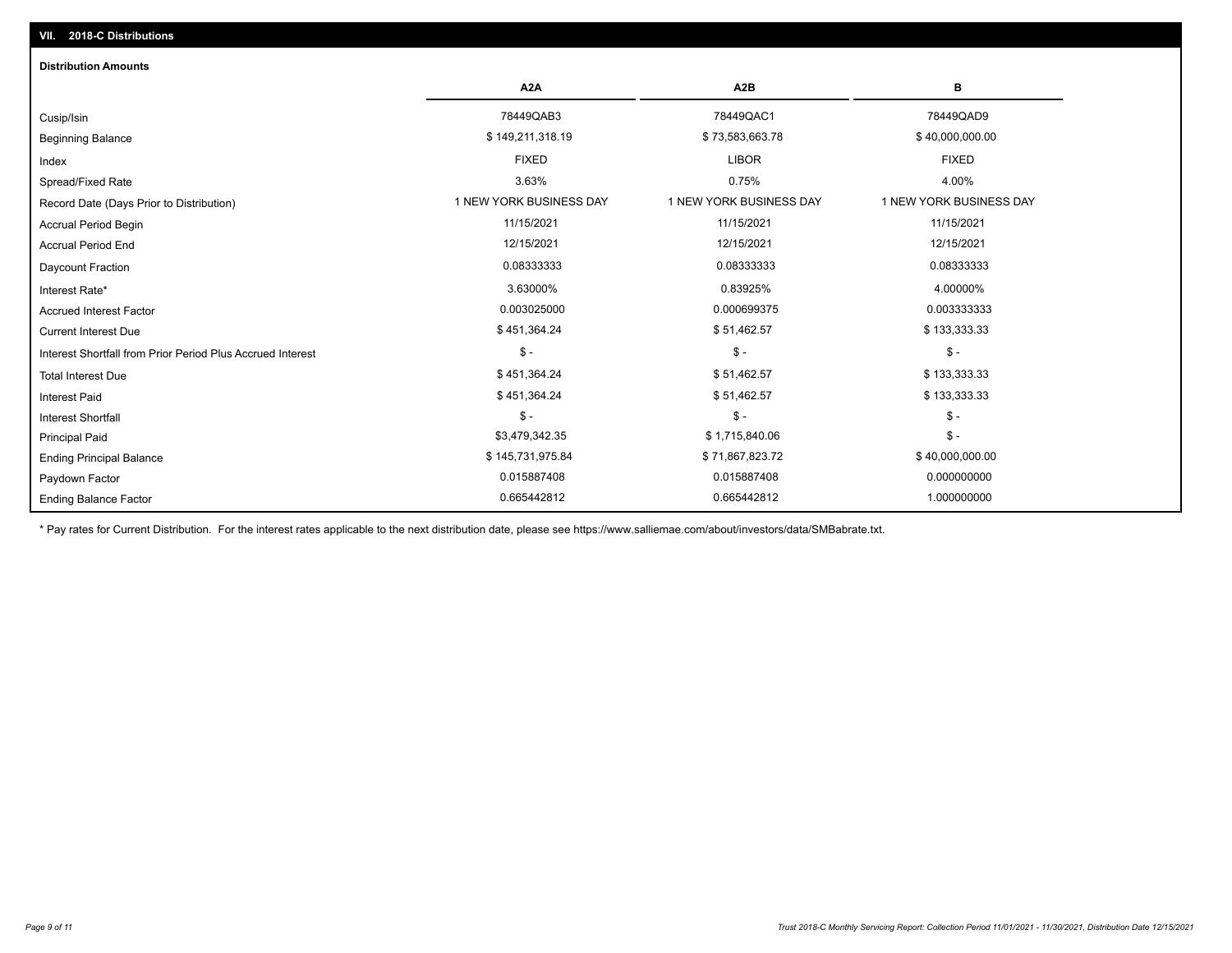# **Since Issued Total CPR**

$$
\text{total cPR} = 1 - \left(\frac{APB}{PPB}\right)^{\left(\frac{12}{MSC}\right)}
$$

APB = Actual period-end Pool Balance PPB = Projected period-end Pool Balance assuming no prepayments and no defaults Pool Balance = Sum(Principal Balance + Interest Accrued to Capitalize Balance) MSC = Months Since Cut-Off

I J Ι

## **Since-Issued Total Constant Prepayment Rate (CPR)**

Since-Issued Total CPR measures prepayments, both voluntary and involuntary, for a trust student loan pool over the life of a transaction. For each trust distribution, the actual month-end pool balance is compared against a month-end pool balance originally projected at issuance assuming no prepayments and defaults. For purposes of Since- Issued Total CPR calculations, projected period end pool balance assumes in-school status loans have up to a six month grace period before moving to repayment, grace status loans remain in grace status until their status end date and then to move to full principal and interest repayment, loans subject to interim interest or fixed payments during their in-school and grace period continue paying interim interest or fixed payments until full